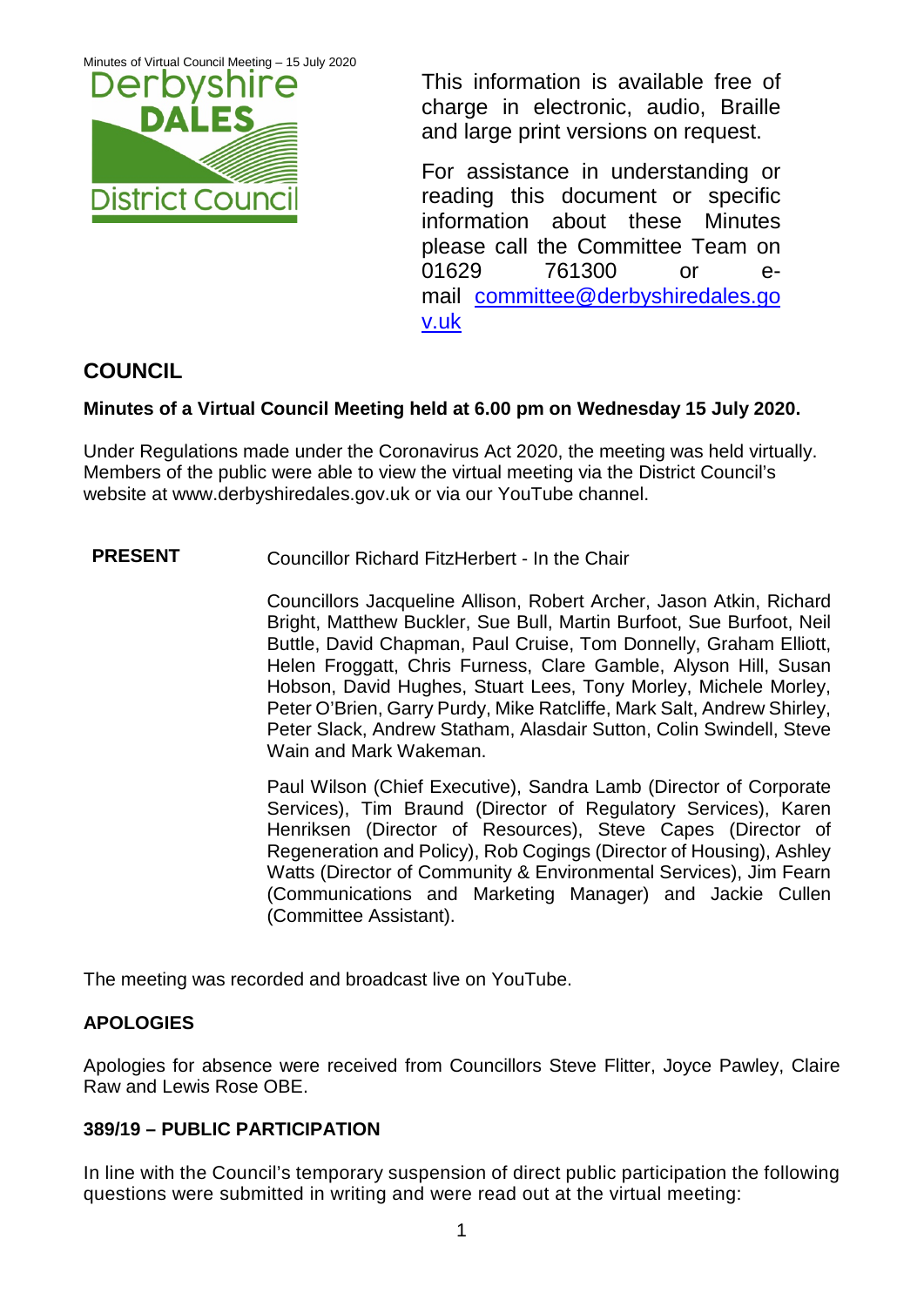#### **QUESTION from Mr Dobbs an Ashbourne resident, on whether Buxton Road Ashbourne should be declared an Air Quality Management Area (AQMA)**

For the avoidance of doubt will the Council confirm or deny the rumour that they will NOT be declaring an Air Quality Management Area on Buxton Road, Ashbourne at this time?

If an AQMA is NOT being declared in the Annual Status report that has been submitted to Defra, could the Council explain how they will therefore NOT be in breach of the 1995 Environment Act? In particular how they have followed the advice in TG16 Chapter 2 which contains the following;

It is a statutory requirement for local authorities to regularly review and assess air quality in their area and take action to improve air quality when objectives set out in regulation cannot be met. Throughout the annual reporting cycles, Defra expects local authorities to have identified all areas within their jurisdiction where air quality exceeds the objectives, or may do so in future. Where these areas have been identified, the local authority is obliged to declare them as an Air Quality Management Area (AQMA) and put in place an action plan to reduce emissions from key sources.

Could the Council also indicate if they have taken legal advice as to the consequences of ignoring this obligation?

#### **Response**

Mr Dobbs is aware that the Council's 2020 Air Quality Annual Status Report has been submitted to Defra for assessment prior to publication. Amongst other things, this report considers the air quality data obtained for Ashbourne during 2019.

In August 2019, 4 additional diffusion tubes were deployed in Ashbourne in order to obtain more information about levels of nitrogen dioxide. This was in response to exceedances of the air quality objective for nitrogen dioxide on Buxton Road and were intended to provide information about the area over which those exceedances might exist. We have asked Defra for their views on the information submitted and their initial response is:

In response to your initial query on the  $16<sup>th</sup>$  of June 2020 (ref 6349), a Detailed Assessment should be commenced once there is a full 12 months of monitoring data available from the additional NO2 diffusion tubes you have put out. In terms of the impact of CV-19 upon monitored concentrations, this should be taken into account when looking at the input data that is used within any modelling that is completed, e.g. traffic data and the monitoring data.

Once 12 months of monitoring data is available if you wish to talk through the scope of the DA please just give the helpdesk a call and we'll be happy to talk through how this should be completed.

Officers are awaiting Defra's final comments before publishing the Report. The implications of Defra's opinion are being discussed with the Council's Legal Team.

#### **QUESTION from Mr Dave Smith a Wardlow resident, on the motion to be prepared for Council in September in support of the condemnation of racism.**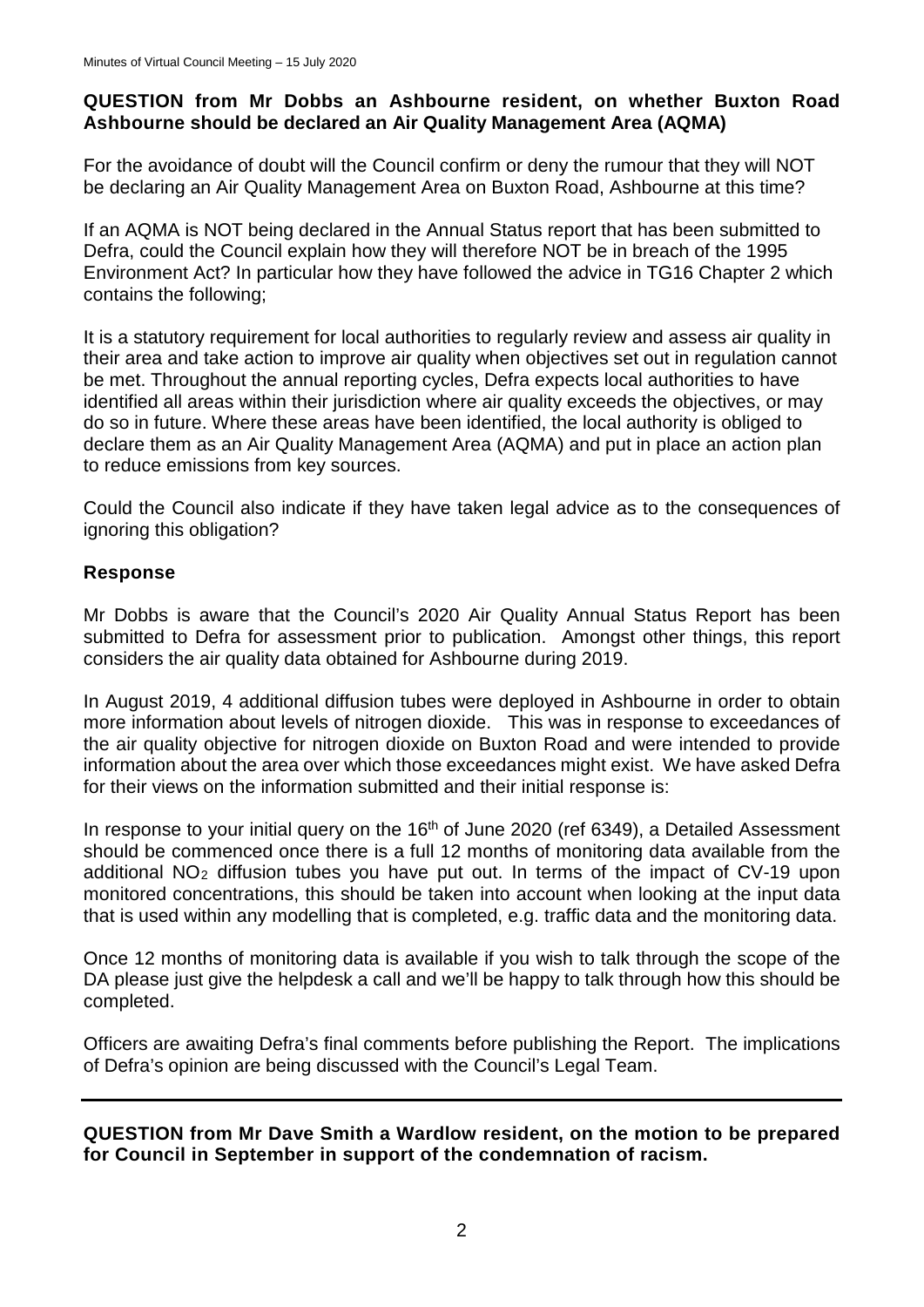#### Minutes of Virtual Council Meeting – 15 July 2020

On 2<sup>nd</sup> July the council passed a motion to review property it owned that might have connections to slavery, colonialism and racism. I welcome the intent of this motion, however some of the wording was disturbing. It appeared to be conflating colonialism, slavery and racism, as if racism could be deemed to be in the past due to the abolition of the slave trade and the end of the British Empire, and that racism only applies to objects. As slavery was abolished and former colonies gained independence, racism continued. When the slave trade ended, the perpetrators of the crime were compensated for their loss of 'property'. The victims were left abandoned in a country they had been forcibly removed to, with nothing. This, after having been traded like cattle to 'owners' who could beat, rape and kill. The victims had no recourse to the law, as under it they were deemed to be property.

The British Empire stripped out the natural resources of any country it ruled by military occupation, to fuel the rapid industrialisation and wealth creation that allowed workers here to eventually gain better employment conditions. The people in those countries suffered incarceration, brutality and genocide.

For Britain to behave in this way it needed labels so the public here did not see the people in far off countries deserving the rights and considerations they were demanding here. This is why language like 'savages' and 'children' was used. It created a narrative that those countries, and the people in them, had been 'civilised' and benefited from colonialism because they were incapable of running things themselves, and that enslaving them was not a problem because they were not real people.

The legacy of slavery and empire is real and it is here now. It created the hostile environment, it feeds the notion that commonwealth citizens who come here, and any children they have, are spongers and are somehow 'other' so don't belong here and shouldn't have the same rights. This impacts directly on their life chances and their experience of living in Britain. Internationally, it has allowed multinational companies to indulge in a form of corporate colonialism and modern-day slavery that destabilizes governments in search of cheap labour to fuel the West's desire for cheap consumer products, where people live and work in conditions that would not be tolerated in the West.

In passing the motion, the council chose not to consult with the very people who are left dealing with these legacies, and instead to put the review solely in the hands of officers.

My Questions are:

1. Will residents be given the name(s) of officer(s) given the task of assessing council property, and will we be able to scrutinise any qualifications/life experience, etc., which make them, apparently, more suited to carry out this task than residents?

2. When will the council recognise that dealing with racism should involve BAME communities in the process? What steps will the council be taking to start this process? 3. From the debate it is clear the council is at the bottom of the learning curve on the issue of racism. What steps will it be taking to educate itself, since this has implications for how welcome BAME communities feel both living in, and visiting, the Derbyshire Dales?

4. Cllr Joyce Pawley had the additional words "as a first step" inserted into the motion. However, it was not made clear what the end goal is intended to be. When will the council be clarifying this?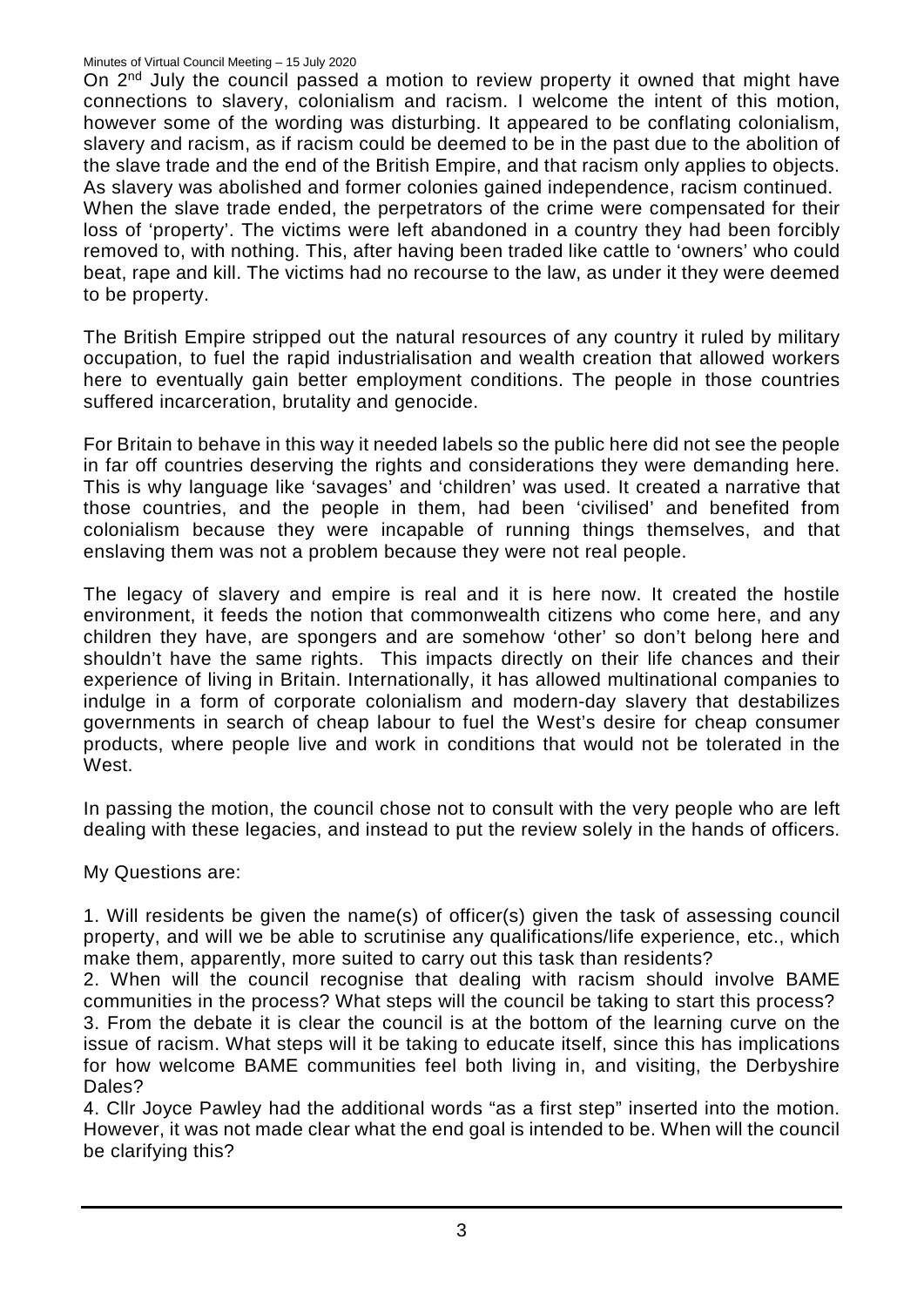## **Response**

The Council did not prescribe the review process, procedure or timescale. The starting point is collating the asset list. The mechanism for reviewing assets will then be planned and undertaken.

#### **390/19 – APPROVAL OF MINUTES OF PREVIOUS MEETINGS**

It was moved by Councillor Jason Atkin, seconded by Councillor Michele Morley and

**RESOLVED** (unanimously) That the Minutes of the meeting of the Derbyshire Dales District Council held on 02 July 2020 be approved as a correct record.

#### **391/19 – LOCAL GOVERNMENT BOUNDARY REVIEW**

The Council was asked to consider an updated report on a submission to the Local Government Boundary Commission on the size of the Council for consideration as part of a full review of electoral boundaries within the District.

When established in 1974, West Derbyshire District Council (as it was then) comprised 39 Councillors. A Review by the Commission in 1999 confirmed the Council size of 39 and resulted in the realignment and renaming of 20 of the 25 Ward boundaries.

The 2019 Review was triggered by a number of Wards being  $+$  or  $-$  10% from the average elector ratio, currently 1512, based on the February register of electors and it sought to adjust electoral ward boundaries to correct the current inequality.

A draft submission based around the template provided was attached as Appendix 1 to the report. The recommended figure was an officer opinion and Council was actively encouraged to review the evidence and come to a different conclusion if it saw fit.

The review methodology, as approved by the EC, employed in producing the draft submission was set out in Section 2 of the report, along with the electoral and development forecasts to 2026, as requested by the Commission. Key findings were set out in Section 3 of the report and the conclusion in Section 4 of the report. It was suggested that a Council size of 34 was considered to be a proportionate response to the challenge of reviewing the Council size; this would result in an elector/member ratio of 1806 in 2026, an increase of electors per Councillor of 21%, with the reduction in Councillors showing a modest decrease of 13%

The Timetable for the Review had been revised and was set out in paragraph 5.1 of the report. It should be noted that consultation plans had also been revised to reflect the Covid-19 restrictions, as outlined in the report.

It was moved by Councillor Garry Purdy, seconded by Councillor Susan Hobson and

'That the draft submission to the Local Government Boundary Commission is approved, recommending a Council size of 34.'

An amendment was proposed by Councillor Martin Burfoot and seconded by Councillor Clare **Gamble**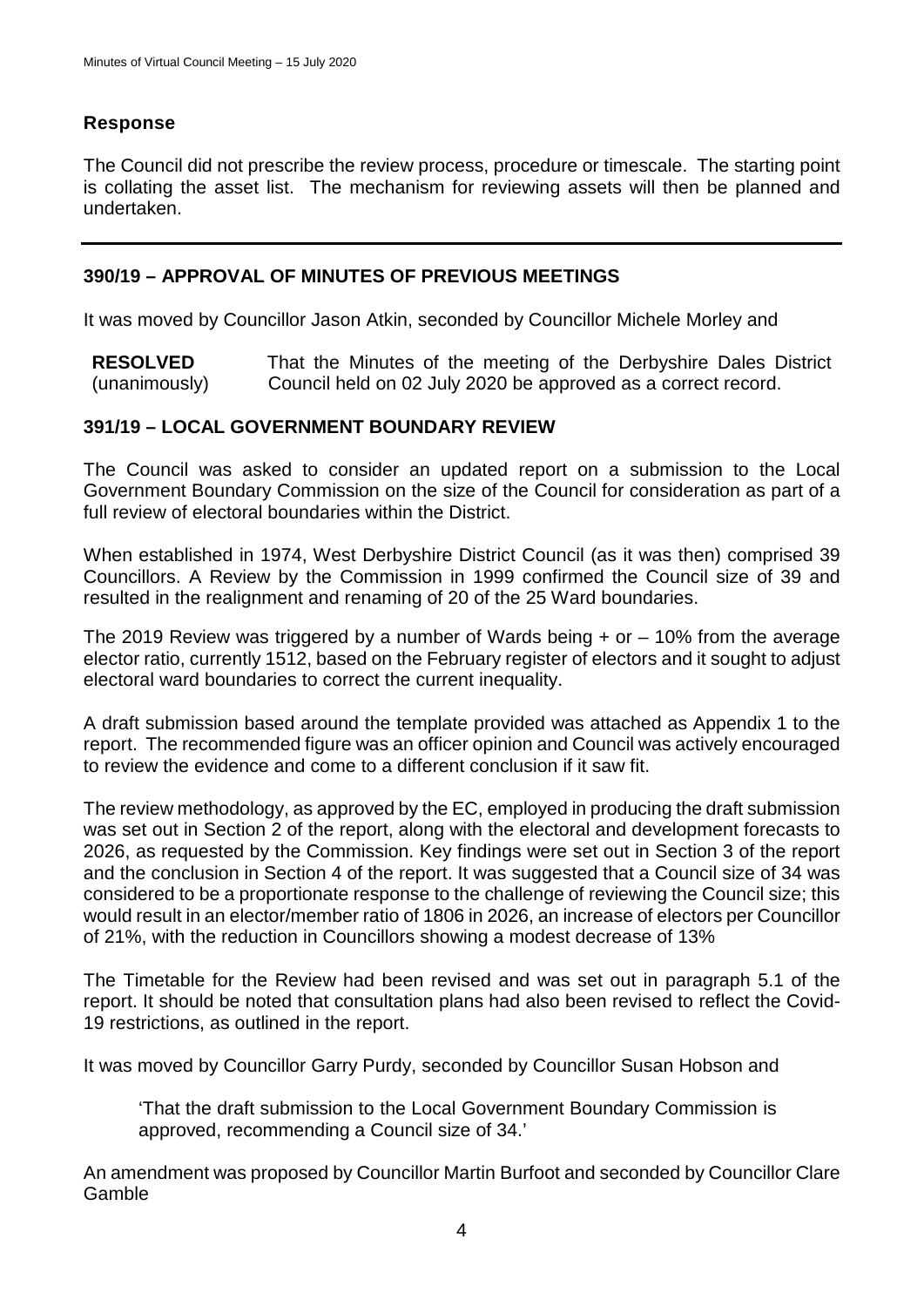'That the draft submission to the Local Government Boundary Commission is approved recommending a Council size of 36.'

**Voting:**

| For                | 13 |
|--------------------|----|
| <b>Against</b>     | 20 |
| <b>Abstentions</b> |    |

The Chairman declared the amendment LOST.

The original motion was then put to the vote, as follows, and it was

**RESOLVED Voting:** That the draft submission to the Local Government Boundary Commission is approved, recommending a Council size of 34.'

| For                | 20 |
|--------------------|----|
| <b>Against</b>     | 13 |
| <b>Abstentions</b> |    |

The Chairman declared the motion CARRIED.

#### **392/19 – DECISION MAKING RECOVERY PLAN**

The Council was asked to agree the resumption of decision making through the full committee system, having agreed to suspend normal business through the Committee system and established the Emergency Committee to deal with urgent decision making during the Covid-19 pandemic at its meeting on 12 May 2020. This report provided a recovery plan to bring about the resumption of business within safe and lawful parameters. Resumption of 'normal' business needed to comply with recent legislation, taking account of several constraints, as set out in the report.

Public Participation as prescribed in the Constitution was also suspended and an interim scheme approved in its place to provide a means of engaging with the public by remote means, without disadvantaging those without access to technology.

Meetings of the Planning Committee had been similarly suspended, with authority delegated to Officers and the Chairman of the Committee to call a meeting when required to deal with "significant planning applications which attract significant public opposition, and where public participation is desirable". A virtual meeting had been scheduled for the 21 July 2020. In accordance with the Council's Constitution public participants, agents and applicants were required to submit their representations at least 3 working days prior to the date of the meeting. Officers would, however, exercise discretion depending on the significance of any late representations to withdraw applications to ensure that members of the committee had ample time to consider the new information.

The current situation and future proposals of the various committees were set out in Section 3 of the report.

It was moved by Councillor Garry Purdy, seconded by Councillor Mike Ratcliffe and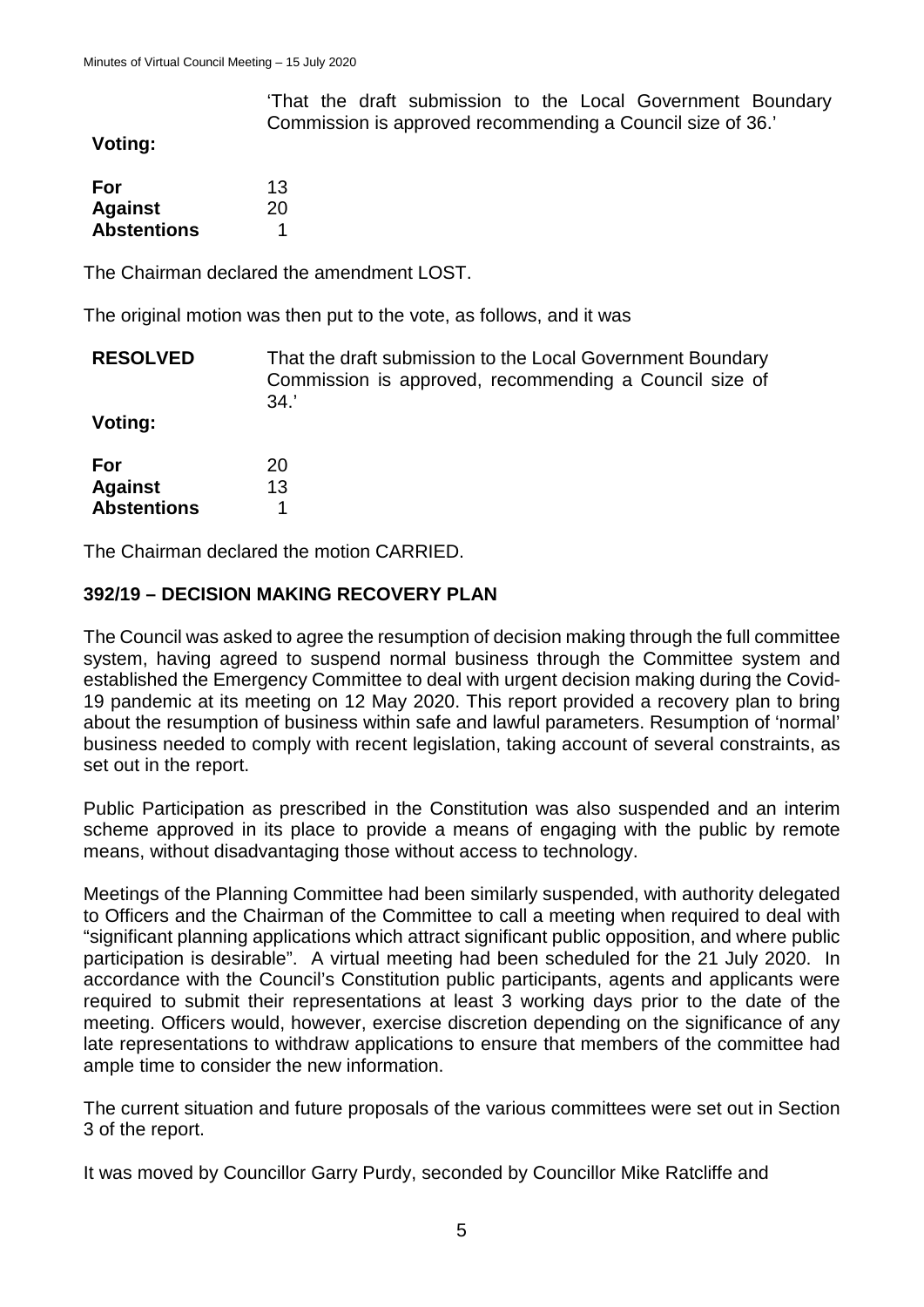| Minutes of Virtual Council Meeting - 15 July 2020 |                             |                                                                                                                                                                                                                                                                                                           |
|---------------------------------------------------|-----------------------------|-----------------------------------------------------------------------------------------------------------------------------------------------------------------------------------------------------------------------------------------------------------------------------------------------------------|
| <b>RESOLVED</b>                                   | 1.                          | That decision making as discharged by Council to its policy<br>Committees resumes in accordance with the agreed calendar of<br>meetings following the Annual Meeting on 22 July 2020.                                                                                                                     |
|                                                   | 2.                          | That meetings of the Planning Committee are called when<br>required by the Chairman of that Committee prior to the Annual<br>Meeting and thereafter in accordance with the programme of<br>meetings.                                                                                                      |
|                                                   | 3.                          | That to safeguard all Committee members and employees alike,<br>group site visits are suspended until such time as the law permits<br>such events and that photographic or video footage is presented<br>where the relevance of on-site characteristics are required to<br>enable robust decision making. |
|                                                   | 4.                          | That the interim scheme of Public Participation, agreed by<br>Council on 12 May, continues until such time as the law permits<br>the Council to invite submissions in person.                                                                                                                             |
|                                                   | 5.                          | That the extended scheme of delegation to officers on Licensing<br>matters expires on 22 July and all matters requiring a decision<br>are put before the Licensing Committee, or sub-committee as<br>appropriate.                                                                                         |
|                                                   | 6.                          | That all meetings of the Council and its Committees continue to<br>operate on a virtual platform until such time as the law permits<br>meetings in person or a combination of in person and virtual.                                                                                                      |
| Voting:                                           | 7.                          | That the Emergency Committee reverts to a non-standing<br>committee from 22 July, 2020 and is only called to stand when<br>appropriate in accordance with the agreed terms of reference.                                                                                                                  |
| For<br>Against<br>Abstentions                     | 33<br>$\boldsymbol{0}$<br>1 |                                                                                                                                                                                                                                                                                                           |
|                                                   |                             |                                                                                                                                                                                                                                                                                                           |

The Chairman declared the motion CARRIED.

#### **393/19 – EXTENSION OF EMERGENCY DECISIONS MADE UNDER EXTENDED DELEGATION ARRANGEMENTS**

The Council considered a report advising of 2 decisions made under delegated arrangements during the initial stages of lockdown that allowed temporary deviations from the Council's Taxi Licensing Policy; and that requested that both deviations be extended for a further period.

At its meeting on 19 March it was agreed that members of the Corporate Leadership Team would be delegated authority to deal with urgent policy matters in consultation with the relevant Policy Committee Chairman, Vice Chairman and Ward Members (where the matter was Ward specific). These arrangements were subsequently replaced with the Emergency Committee from 12 May 2020.

Two decisions had been made in relation to taxi licensing issues under the initial arrangements: to exempt taxi vehicles from the requirement to be tested for an initial period of 3 months during the pandemic, and to exempt taxi operators from the requirement to replace their vehicles once they passed 10 years old for an initial period of 3 months during the pandemic. These exemptions were necessary as the Council was unable to safely operate its testing depot at that time and car showrooms were closed as non-essential businesses during the pandemic; however, these exemptions had since been reviewed. The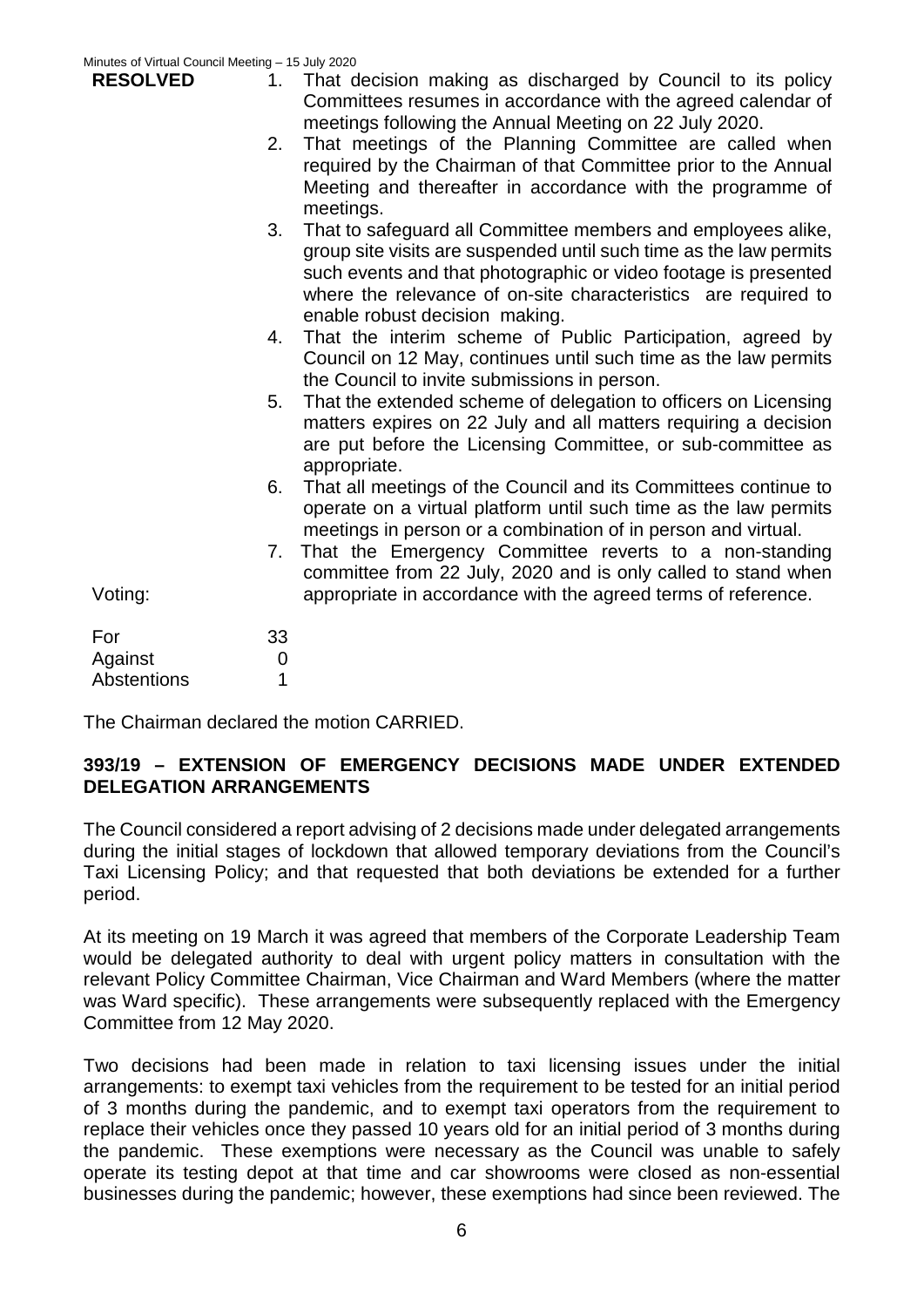#### Minutes of Virtual Council Meeting – 15 July 2020

depot was re-opening but did not have the capacity at present to resume full 6-month testing. It was therefore recommended that the current capacity be used to concentrate on the 12 month tests that were now due, with 6-month testing being suspended for a further 4 months, until the end of October 2020. With regard to the replacement of vehicles, it was recommended that this exemption be extended by a further 3 months, until the end of September, for the reasons set out in the report.

Decisions had also been made in relation to some businesses that were tenants of the Council, in respect of accessing the initial Government support grants, as set out in the report.

In relation to the businesses that had been offered a rent reduction, it was considered appropriate to offer a further rent reduction equivalent to an additional 1 month rent free period, for the reasons set out in the report. In addition to those businesses that were initially identified as requiring rent reductions, two further businesses had subsequently been found to have been adversely affected by lockdown requirements: the café at the ABC and the boat operator on the River Derwent at Matlock Bath. It was considered appropriate to offer both of these businesses a rent reduction equivalent to a 4 month rent free period, in line with the other Council tenants outlined above, for the reasons set out in the report.

It was moved by Councillor Chris Furness, seconded by Councillor Helen Froggatt and

**RESOLVED**

(unanimously)

- 1. That the decision to suspend routine 6 month testing for taxis be extended by a further 4 months, until 31 October 2020;
	- 2. That the decision to waive the requirement to replace a taxi vehicle when it reaches 10 years of age be extended by a further 2 months, until 31 August 2020;
	- 3. That the decision to offer a rent free period to Hall Leys Park tenants be extended by a further 1 month, until 22 July 2020;
	- 4. That the decision to offer a rent free period to ABC kiosk tenants be extended by a further 1 month, until 22 July 2020;
	- 5. That the ABC café be offered a rent reduction equivalent to a 4 month rent free period, in line with other Council tenants;
	- 6. That the operator of the boating rights on the River Derwent be offered a rent reduction equivalent to a 4 month rent free period, in line with other Council tenants.

### **394/19 – NEW VISION FOR DERBYSHIRE – NON-STRUCTURAL REFORM (PHASE 2)**

The Council considered an updating report on work taking place with all Derbyshire Councils on non-structural reform and the development of a new vision for Derbyshire.

At the meeting of Council on  $16<sup>th</sup>$  January 2020, Members were appraised of the work commissioned by all Derbyshire Councils to work in partnership with Price Waterhouse Coopers (PwC) to undertake a programme of work to explore the appetite for future collaborative working in Derbyshire.

At the meeting of the Leaders' Advisory Group on 11<sup>th</sup> February, the Council's participation in Phase 2 of the project and the associated costs (circa £17,000) were agreed, in principle, subject to a retrospective report being presented to a future meeting of Council. The Covid-19 pandemic had prevented this matter being considered by Council to date; however, work had continued on the project and a further update was given in the report.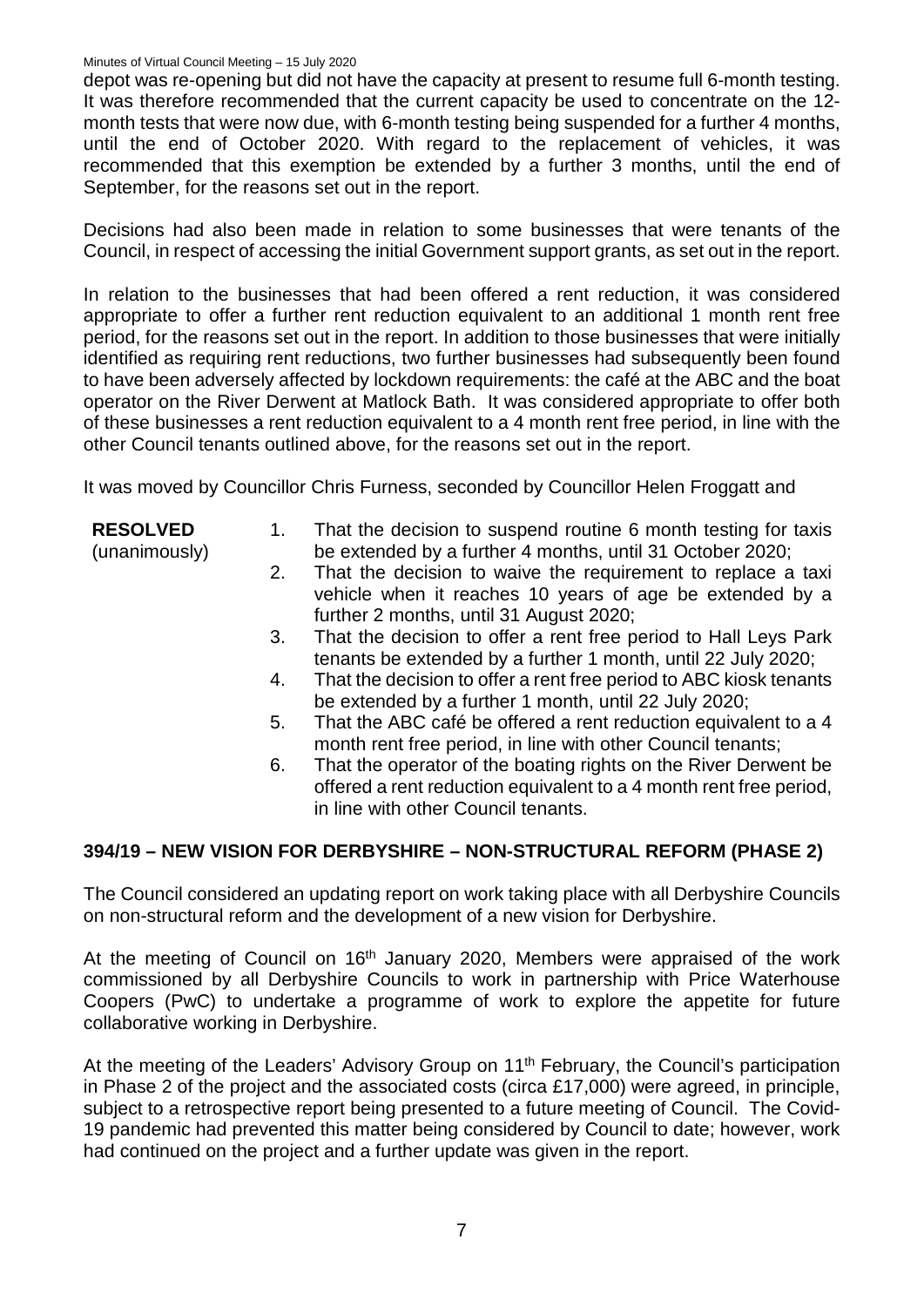To deliver the identified outcomes of the Phase 2 non-structural reform proposals, as set out in the report, PWC had proposed the adoption of two work streams, with a number of identified deliverables, as tabled in paragraph 2.12 of the report. An indicative project plan alongside detailed activities and deliverables for each work stream had also been developed and sought to both focus and direct the work of both PWC and participating Councils during the implementation period, which was anticipated to last six months.

Whist the proposed areas for future collaboration outlined at paragraph 2.7 in the report remained valid, the steering group working with PWC had determined that a more relevant and cogent demonstration of extensive collaboration could be better articulated by the response to the current Covid-19 pandemic. It was proposed that this work be used as part of the case for change to be presented to Government.

An updating report on the outcome of Phase 2 would be reported to a future meeting of Council.

It was moved by Councillor Garry Purdy, seconded by Councillor Susan Hobson and

| <b>RESOLVED</b>                             |              | 1. That the progress on the development of a new vision for<br>Derbyshire and work to take forward non-structural reform be<br>noted. |
|---------------------------------------------|--------------|---------------------------------------------------------------------------------------------------------------------------------------|
| Voting:                                     |              | 2. That the Council's active participation in Phase 2 and the<br>associated costs of supporting PWC proposals be approved.            |
| For<br><b>Against</b><br><b>Abstentions</b> | 32<br>0<br>2 |                                                                                                                                       |

The Chairman declared the motion CARRIED.

#### **395/19 – CORPORATE PEER CHALLENGE – ACTION PLAN**

The Council was asked to approve the Draft Corporate Peer Challenge Action Plan, as agreed by the Leaders Advisory Group.

The final feedback report following the Local Government Association (LGA) Corporate Peer Challenge undertaken  $22^{nd} - 24^{th}$  October had been received and circulated to all Members on 21st January 2020. A copy of the feedback report was attached as Appendix 1 to the report.

In response to the feedback report, the Corporate Leadership Team (CLT) commenced work on the drafting of an Action Plan which would outline the proposed actions to be taken in response to the CPC recommendations, together with a timescale for implementation. This draft Action Plan was presented to, and considered by, the meeting of the Leaders Advisory Group held on 18th May 2020. In light of comments received, it had been further revised and was attached as Appendix 2 to the report.

The key recommendations outlined to the Council as part of the LGA Peer Challenge presentation also offered a series of constructive challenges, as listed in the report. The Action Plan sought to respond positively to these challenges by proposing a series of specific, measurable, achievable and time-bound (SMART) actions over the coming months to deliver sustained improvement.

It was moved by Councillor Jason Atkin, seconded by Councillor Tony Morley and